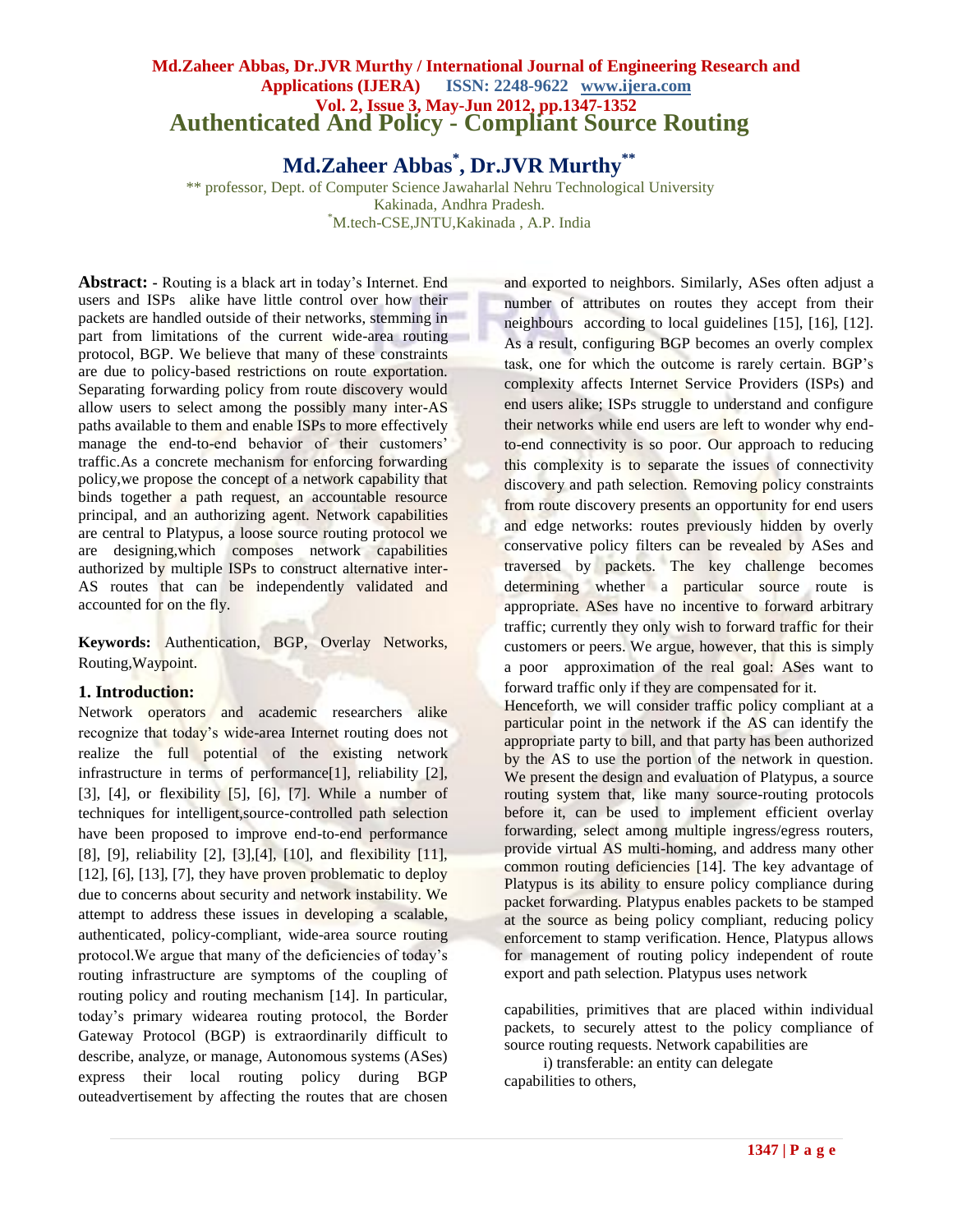ii) composable: a packet may be accompanied by a set of capabilities,and

iii) cryptographically authenticated.

Capabilities can be issued by ASes to any parties they know how to bill. Each capability specifies a desired transit point (called a *waypoint*), a resource principal responsible for the traffic, and a stamp of authorization. By presenting a capability along with a routing request, end users and ISPs express their willingness to be held accountable for the traffic, and the included authorization ensures the policy compliance of the request. In addition to its basic design, we also aim to understand how Platypus might be deployed in today's Internet.

#### **2. The state of BGP:**

To motivate the need for separating policy enforcement from route advertisement and selection, we enumerate several efficiencies of BGP and describe how the coupling of policy and mechanism either creates or exacerbates the problem. Poor reliability/stability**.** BGP is a notoriously difficult protocol to configure properly [11]. We believe a significant portion of this complexity stems from the need to simultaneously optimize for route efficiency and policy compliance.Part of the problem is that it is very hard to know beforehand what the right configuration might be [18] because policy goals cannot be directly mapped to configuration settings; instead, operators must adjust a number of overloaded parameter values (MED, LOCAL PREF, and COMMUNITY being three of the most prominent) in hopes of coercing both their own internal network and adjacent ASes to select the desired routes. In fact, it's possible for local policy settings to guarantee that the routing configuration will diverge [19]. This issue could largely be avoided if ASes could simply export all possible routes, and determine whether or forward a particular packet (because it did or did not meet the AS's local policy constraints) when it arrived at a border router. We believe that a mechanism for explicit routing can free ASes to fully export routes as routing policy can be decoupled from route computation and distribution.

### **3. Sample applications :**



**Figure 1**: A simple network topology. Hosts A, B, and C all have different ISPs.

An *Platypus* architecture for loose source routing. Platypus allows end hosts to construct arbitrary paths through the network using the network infrastructure itself and allows ISPs to implement sophisticated routing policies. While Platypus is general in principle, we envision it will be used primarily for AS-level source routing, as we expect few ASes would allow intra-AS source routing. Critical to our design is the integration of authorization and Forwarding. A capability explicitly confers the necessary rights for a packet's source routing to be honoured. In addition, Platypus makes it easy for ASes to track the usage of capabilities. We provide a few examples of how capabilities could be used to address common or interesting routing problems below.

#### **3.1 Overlay Construction**

Nodes A, B, and C are all willing to transit traffic for each other in an overlay fashion. Let us assume for the moment that A and B ish to exchange traffic, but the default route  $A \leftrightarrow R3 \leftrightarrow R4 \leftrightarrow B$  is unsatisfactory—perhaps because the link  $R3 \leftrightarrow R4$  is congested or down. Using existing overlay technologies, A and B can use C as a transit point by tunneling their traffic directly to C. While effective at avoiding the misbehaving link, this route is clearly sub-optimal for all involved. In particular:

1. C is forced to forward each packet itself,

consuming both last-hop bandwidth (in both directions) and processor resources. It would prefer that R8 forward the traffic instead.

2. Any path A  $\leftrightarrow$  R3  $\leftrightarrow$  R5  $\leftrightarrow$  R7 : ::R7  $\leftrightarrow$  R6  $\leftrightarrow$  R4  $\leftrightarrow$ B is also sub-optimal from the point of view of both A and B—they would likely prefer shorter, equivalent routes like  $A \leftrightarrow R3 \leftrightarrow R5 \leftrightarrow R6 \leftrightarrow R4 \leftrightarrow B$ .

3. The ISP owning R5;R6;R7 and R8 (and the links between them) would likely prefer not to transit the traffic even to R7 unnecessarily.

4. If avoiding  $R3 \leftrightarrow R4$  is the objective, an alternate route exists:  $A \leftrightarrow R3 \leftrightarrow R1 \leftrightarrow R2 \leftrightarrow R4 \leftrightarrow B$ . In the case where C's ISP also owns R1 and R2, C should be able to authorize use of the link  $R1 \leftrightarrow R2$ .

The first issue can be addressed if node C were able to request its upstream router to redirect packets from A to B,such as with the recently proposed *reflection* primitive [21];C could ask R8 to *reflect* packets from A to B. Unfortunately, C's ISP's now cannot implicitly limit C's bandwidth use by restricting C's last hop. C's ISP is now liable for transiting a potentially large amount of traffic and needs some way to account for this usage. The ISP would likely want to rate limit the flow at the router using a token-bucket type scheme. The second issue can be only partially addressed using the reflection primitive recursively. If R8 propagates the reflection up to R7, the perceived path from A to B no longer traverses R8 or C, but this form of path relaxation cannot avoid R7, since R7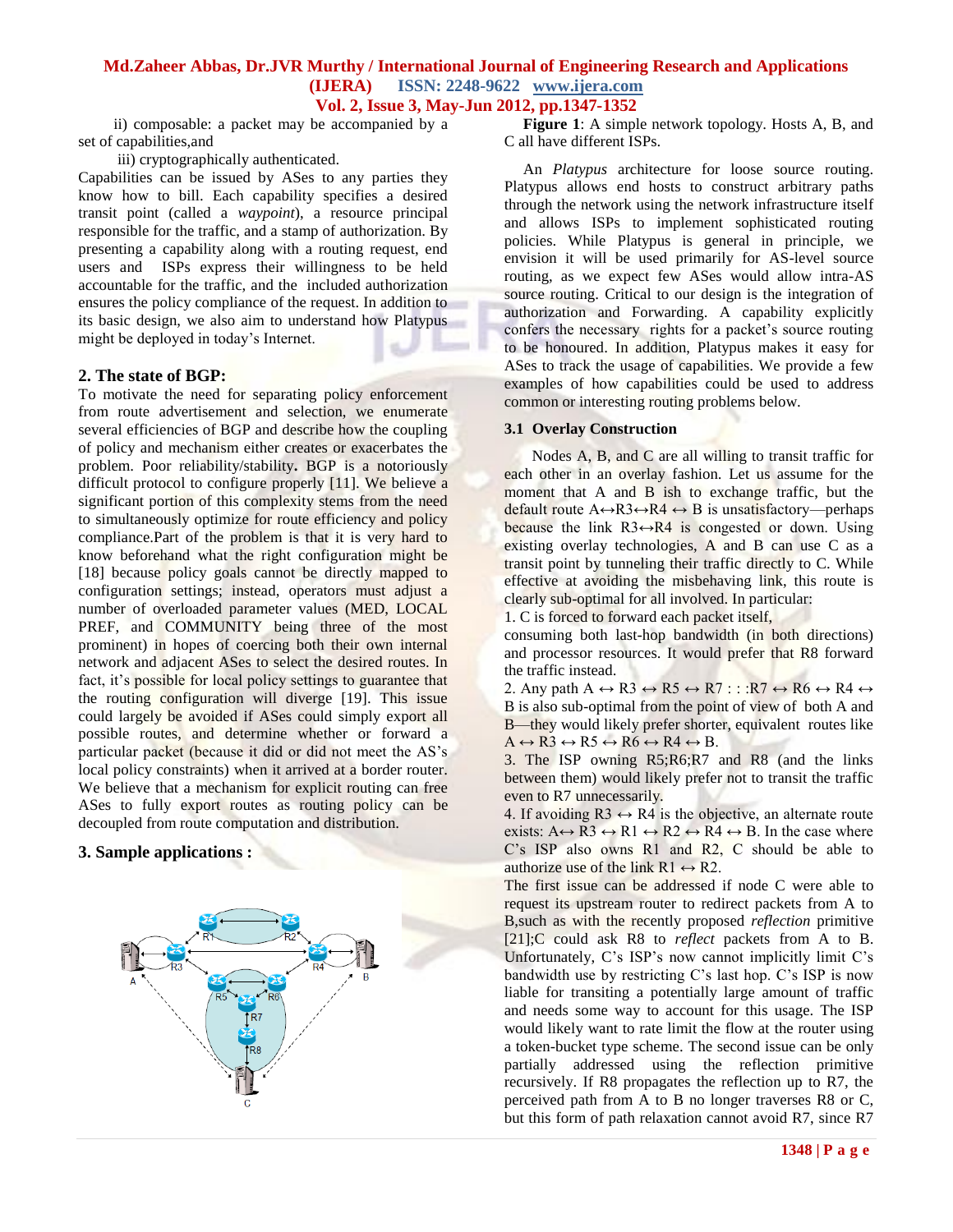is likely unaware that a better path exists between R5 and R6. In Platypus, however, C could provide A with a capability allowing it to source route through C's ISP naming C as the resource principal and C's ISP could intelligently route A's packets, addressing issues three and four.

#### **3.2Routing Accountability**

Today's routing infrastructure depends a large part on the good behavior of ASes and the correct configuration of BGP. BGP makes it easy for malicious speakers to falsely announce routes for prefixes they do not own. Future traffic to and from a hijacked prefix cannot be easily differentiated from valid traffic by third parties. However, networks in possession of capabilities to affect routing decisions can benefit from not only the increased flexibility of such capabilities, but also from the verifiability of their packets and routes. Furthermore, this benefits transit providers, as they can now verify packets easily, allowing for convenient accounting and billing of distinct resource principals.

#### **4. Network capabilities:**

Platypus addresses both of these issues through the use of network capabilities. Abstractly, a network capability is made up of two fields: a waypoint and a resource principal identifier. The waypoint specifies a topological network location through which the packet should be routed and the resource principal specifies the entity willing to be charged for the routing request. Using intra-AS routing mechanisms, an AS can route packets for a given waypoint to different Platypus routers, thus giving it more control over the effects of source-routed traffic on an ISP's traffic engineering. We return to this issue in Section VII-D. For now, we will consider waypoints to correspond to a specific router within an AS. In Platypus, packets are stamped with a source-routing request by inserting a Platypus header immediately after the IP header of each packet and including some number of capabilities, encapsulating the existing payload. Fig. 2 shows the Platypus header format with one capability attached. The header contains fields for the protocol version (currently 0), a set of bit flags (whose use is described in Section IV-A.1), a length field (specified in terms of 32-bit words), a pointer to the current capability (also in terms of 32-bit words), and an encapsulated protocol field to facilitate deencapsulation. Capabilities are apended immediately after the Platypus header. The latypus header and capabilities may be added by in-network stampers while the packet is in transit. Since anyone can use a capability to forward packets through the specified waypoint and bill the indicated resource principal, Platypus must ensure that eavesdroppers watching packets in the network cannot use capabilities they



**Figure 2**: Platypus header format with a single capability and binding attached.

Bindingsare a function of the capability, the packet contents, and a secret known only to the owner of the capability. When a Platypus packet arrives at a waypoint, the Platypus router validates the corresponding capability and its binding. If the capability/binding pair is valid, the router updates the waypoint pointer (indicating the packet has already passed through this waypoint), sets the packet's current destination IP to the waypoint field of the next capability in the capability list, replaces the current source IP with its own (to prevent ingress filters from dropping the packet), and forwards the packet on. If no additional capabilities remain, the router replaces the original destination address. *A. MAC-Based Authentication* Platypus prevents forgery of capabilities or their bindings with the *cascade construction* of Bellare *et al.* [22], which is provably secure given an underlying MAC that is a pseudorandom function (PRF), as most modern MACs are believed to be. We define a secret temporal key, , generated from the capability, , using a message authentication code (MAC) such as HMAC [24]. The MAC is keyed with , the key of the specified waypoint. This value is securely transferred to the resource Principal (in a manner described in Section IV). In order to use a capability, an individual packet must be stamped with the capability and a binding, ,where is the invariant [23] contents of the packet

(not including Platypus headers) with the end-to-end source and destination addresses substituted and the packet length field omitted.

### **5. Capability Manager:**

Platypus gains significant flexibility from the ability to transfer capabilities. Entities can collect capabilities from multiple resource principals and construct source routes to which no single entity would otherwise have rights. We describe capability management in several steps: First, we detail how capabilities are generated both in general and in special cases. Second, we describe how resource principals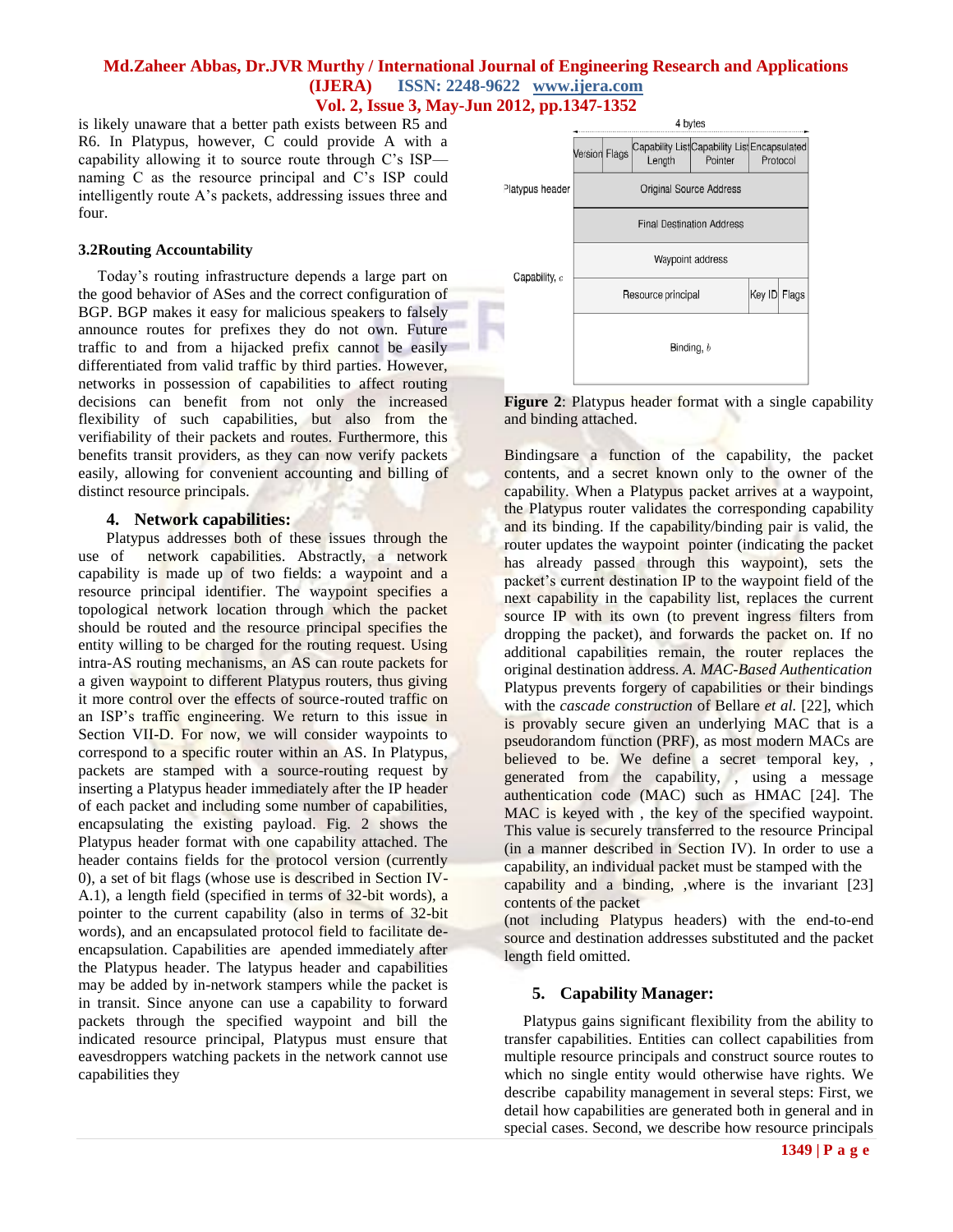obtain temporal secrets for their own capabilities and capabilities delegated to them by others. Third, we present a policy framework for applying capabilities to IP packets.

*Capability Generation*While capabilities are generally minted by an ISP, there are two important cases when individuals may wish to create new capabilities based on those provided to them by their ISPs.

*Reply Capabilities* Protocols such as TCP have been shown to work best when forward and reverse path characteristics are similar [18]. In order to use Platypus source routes, however, both ends of a flow must have their own capabilities and perform their own routing. Fortunately, it may often be the case that one of the communicating parties may wish to be responsible for both directions of the flow. For example, a client may wish to provide a server with a capability to enable the server to provide it with better performance. Platypus allows for resource principals to include a *reply capability* and its corresponding temporal secret as part of a packet stream for the recipient to use in response.

*Capability Distribution* There are three main aspects to wide-area capability distribution:

Bootstrapping, lookup, and revocation. We describe our approaches to each in turn.

*Bootstrapping-* To bootstrap the capability distribution process, we expect that each AS provides an interface (likely a Web server) through which resource principals establish their accounts. This can occur in many ways. For example, the server and resource principal can set up a secure channel (using SSL, for example), and, after negotiating payment, the server sends a resource principal ID, randomly generated capability master key , and the capability information to the resource principal.

*Ordinary Capability Lookup:* To look up the current temporal secret associated with a capability, a resource principal generates a request by encoding the capability and a special request opcode as a string and prepends it to the key-lookup subdomain (specified during the bootstrap process) in a DNS TXT lookup request, which is routed by DNS to an appropriate key server. For example,a request for a capability issued by ucsd.edu with key-lookup subdomain platypus.ucsd.edu would be request .platypus.ucsd.edu. The DNS response is a similarly encoded DNS TXT record containing the temporal secret for the requested key ID encrypted under the capability master key. The resource principal decrypts and verifies the response, yielding the current temporal secret for the specified capability. The use of DNS for key lookup may seem clumsy; a more natural approach might be to contact the key server directly. To contact the server, however, a resource principal would have to first perform a DNS lookup for the key server and then transmit its lookup request, requiring multiple round trips. Instead, Platypus piggybacks the request for a key, shortening the lookup latency to about one RTT, allowing for extremely short expiration intervals.By using DNS to distribute keys, Platypus realizes caching, distributed authority, and failure

resistance without having to build a separate key distribution infrastructure. In particular, Platypus key lookups are cacheable since requests are plain text and replies are encrypted under the capability master key for the requested capability. If multiple requests are made for the same shared capability, DNS caching will automatically decrease the load on the key server.

*Delegated Capability Lookup:* Lookup of delegated capabilities is fundamentally different from ordinary capability lookup: parties must receive capabilities from a resource principal rather than from a capability server. We have devised a DNS-based mechanism that allows a server to distribute delegated capabilities to clients, leveraging the DNS lookup that typically precedes client-server exchanges on the Internet. If both the client and the server are Platypus-aware, the server can delegate a capability to the client as follows. Suppose a client wishes to contact a server server.ucsd.edu. Normally, a DNS resolver near the client issues a DNS query asking for the A record (IP address record) for server.ucsd.edu, which eventually is answered by the name server authoritative for ucsd.edu. Instead, we have the resolver issue a query for a TXT record for deleg.server.ucsd.edu (that is, it

prepends deleg to the DNS name). The DNS server recognises this as a request for (a) the IP address of server.ucsd.edu and (b) a delegated capability for sending traffic to server.ucsd.edu; it returns a TXT response to the resolver containing these two items. The DNS resolver installs the received delegated capability in a client-side stamper and returns the address to the client; the stamper can subsequently stamp traffic from the client to the server.





While expiration provides for coarse-grained control of temporal secrets, a resource principal may want to immediately revoke the current temporal secret when it suspects compromise. Platypus enables such revocation: to revoke a particular temporal secret, the resource principal computes the MAC of the capability and the current time under the capability master key and sends the pair, MAC,and the revocation opcode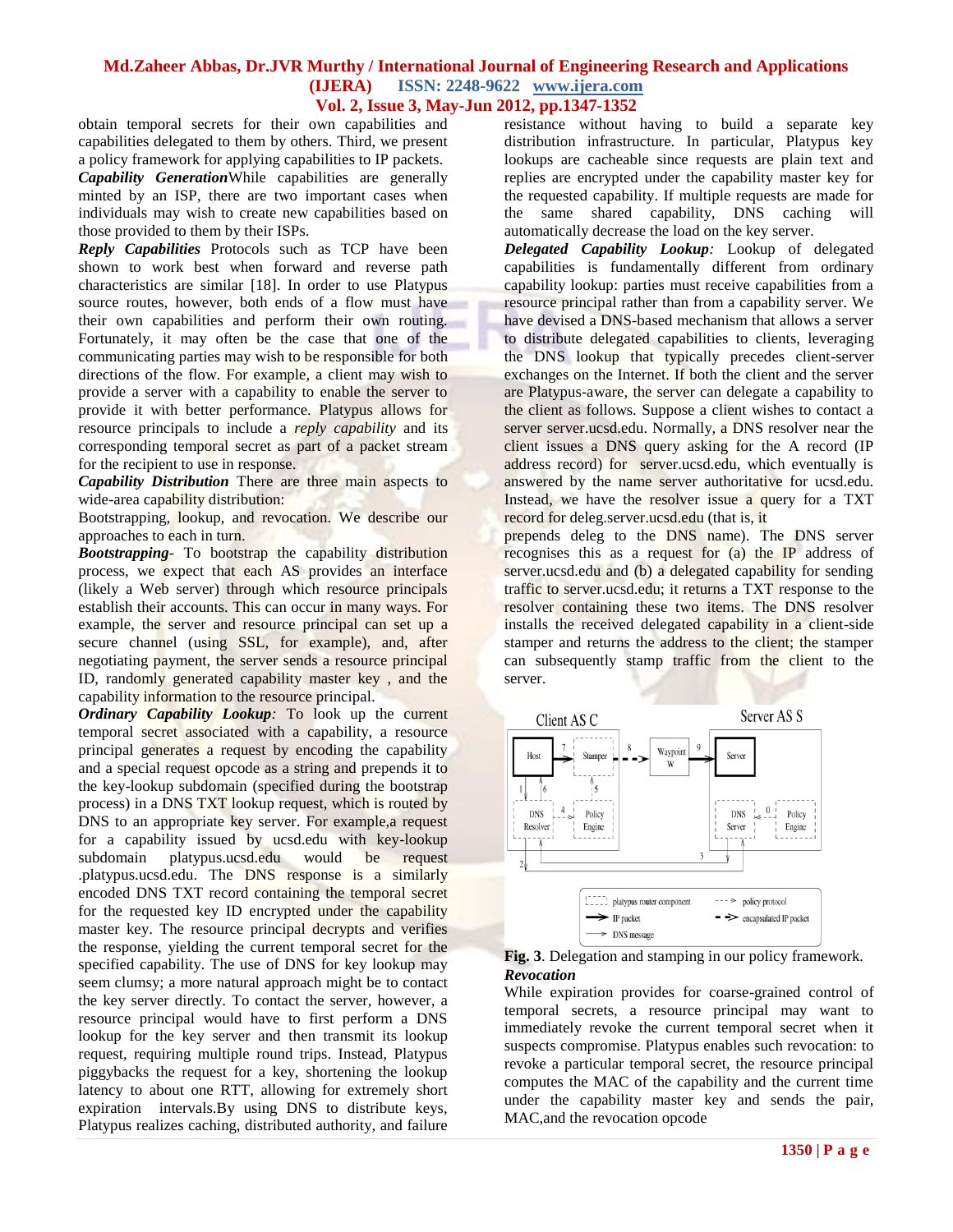encoded as a DNS request. Platypus routers periodically receive updated revocation lists from their associated key servers which they consult whenever validating packets. The revocation list for the current key ID is flushed upon key ID rotation.

### **6. Elliptic Curve Cryptography:**

In general, public-key cryptography systems use hard-to-solve problems as the basis of the algorithm. The most predominant algorithm today for public-key cryptography is RSA, based on the prime factors of very large integers. Elliptic curves combine number theory and algebraic geometry. These curves can be defined over any field of numbers (i.e., real, integer, complex) although we generally see them used over finite fields for applications in cryptography. An elliptic curve consists of the set of real numbers  $(x,y)$  that satisfies the equation

 $: y^2 = x^3 + ax + b$ 

The set of all of the solutions to the equation forms the elliptic curve. Changing *a* and *b* changes the shape of the curve, and small changes in these parameters can result in major changes in the set of (x,y) solutions.



Figure 3 shows the addition of two points on an elliptic curve. Elliptic curves have the interesting property that adding two points on the elliptic curve yields a third point on the curve. Therefore, adding two points, P and Q, gets us to point R, also on the curve. Small changes in P or Q can cause a large change in the position of R.

So let's go back to the original problem statement from above. The point Q is calculated as a multiple of the starting point, P,  $or$ , Q = nP. An attacker might know P and Q but finding the integer, *n*, is a difficult problem to solve. Q (i.e., nP) is the public key and *n* is the private key.

 ECC may be employed with many Internet standards, including CCITT X.509 certificates and certificate revocation lists (CRLs), Internet Key Exchange (IKE), Transport Layer Security (TLS), XML signatures, and applications or protocols based on the cryptographic message syntax (CMS). RFC 5639 proposes a set of elliptic curve domain parameters over finite prime fields for use in these cryptographic applications.RSA had been the mainstay of PKC for over a quarter-century. ECC, however, is emerging as a replacement in some environments because it provides similar levels of security compared to RSA but with significantly reduced key sizes. ECC key sizes are so much shorter than comparable RSA keys, the length of the public key and private key is much shorter in elliptic curve cryptosystems. This results into faster processing times, and lower demands on memory and bandwidth

### **7. Waypoint Deployment:**

We now consider the impact of waypoint deployment on the effectiveness of Platypus -like source routing. Clearly, the more numerous the waypoints, the more control Platypus can assert

over a packet's path. By clustering the routers into groups which could be represented by a single Platypus waypoint, we attempt to determine the number of Platypus waypoints an ISP must deploy to provide a useful service to customers.

| Packet size              |          | 68 byte $\vert$ 348 byte | $1500$ byte |
|--------------------------|----------|--------------------------|-------------|
| Packet processing        |          |                          |             |
| Null                     | $172$ ns | $173$ ns                 | 181 ns      |
| <b>UMAC</b>              | 695 ns   | 998 ns                   | 1908 ns     |
| Destination cache lookup | $289$ ns |                          |             |
| IP hdr build and verify  | 145 ns   |                          |             |
| Packet transmission      | 1480 ns  | 1482 ns                  | $1493$ ns   |

**Table** 1 : Micro Bench marks for prkm All time are as measured by the CPU cycle counter

In particular,we study the impact on end-to-end one-way path latency of routing indirectly through a set of waypoints; we vary the number of waypoints available. Previous research indicates that it is often possible to achieve significant performance improvements by inserting one level of indirection in a packet's route [3], [8], [28]. We consider how the best achievable path latency increases as more waypoint choices are available, as this indicates how well chosen waypoints must be. Intuitively, since POPs represent a collection of routers in a region, and networks are dense near large cities and sparse elsewhere, routers that have similar latencies to a given set of observation points can be naturally clustered together. It may be sufficient to place Platypus routers in only a few locations, as speed of light delays comprise most of the delay seen by packets in uncongested widearea backbones. Thus, multiple, local waypoints would not significantly affect latency. As expected, the more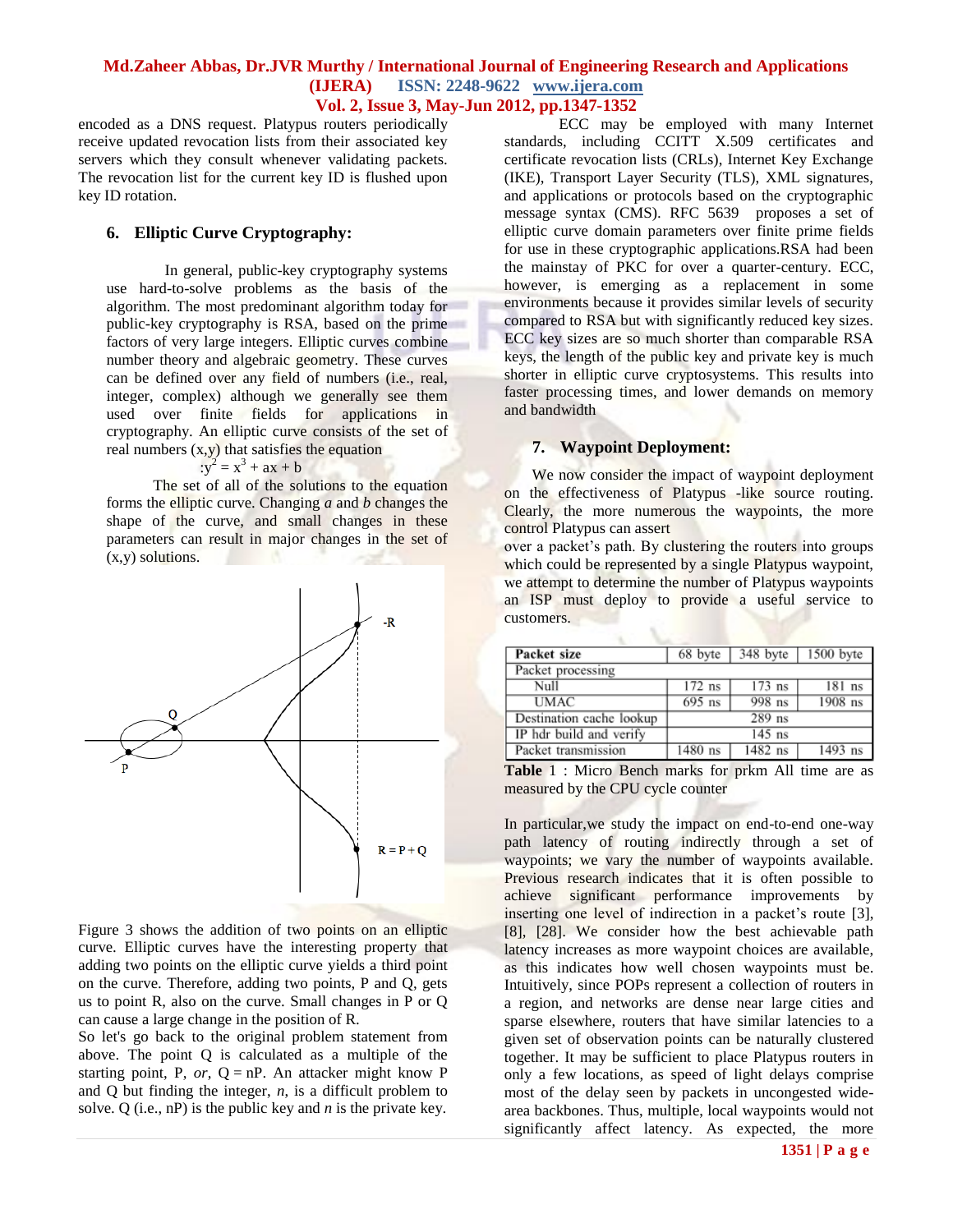waypoints, the closer the performance of the optimal cluster comes to performance of the optimal router. Somewhat surprisingly, however, the best cluster centers approach the optimal at a relatively small number of clusters, suggesting that a small number of indirection points are likely sufficient for substantial benefit; this applies equally to Platypus and any overlay or source routing system; this is likely due to geographic or POP locality among potential waypoints.

#### **7.1 Waypoint Load Balancing**

 In all our application scenarios (from Section II-A), Platypus users forward their traffic through selected waypoints. Consider, for example, aWeb site that purchases Platypus service from an ISP; traffic that the server sends to specific clients uses Platypus to selectively improve performance. However, given the popularity of the website, it may overload a single waypoint at certain times of the day. To remedy this issue, we consider a policy in which the server selects a set of waypoints to forward traffic through and load balances across them. This functionality is important in many applications, since it is unlikely that a single waypoint can suffice for an arbitrarily large traffic volume.Using the Platypus policy framework described in Section V-C, we evaluate a Web server application scenario with probabilistic load balancing across two waypoints. Each client makes ordinary HTTP requests to the server. The server's replies are stamped according to a policy that begins by sending all response traffic through a single waypoint. Halfway through the experiment we change the policy such that the response traffic is load balanced at the granularity of a TCP flow.

### **7. Conclusion**

We argue that capabilities are uniquely well-suited for use in wide-area Internet routing. The Internet serves an extremely large number of users with an even larger number of motivations, all attempting to simultaneously share widely distributed resources. Most importantly, there exists no single arbiter (for example, a system administrator or user logged in at the console) who can make informed access decisions. Moreover, we believe that much of the complexity of Internet routing policy stems from inflexibility of existing routing protocols. We aim to study how one might implement inter-AS traffic engineering policies through capability pricing strategies. For example, an AS with multiple peering routers that wishes to encourage load balancing may be able to do so through variable pricing of capabilities for the corresponding Platypus waypoints.

#### **8. References:**

- [1] S. Savage, A. Collins, E. Hoffman, J. Snell, and T. Anderson, "Theend-to-end effects of Internet path selection," in *Proc. ACM SIGCOMM*, Sep. 1999.
- [2] S. Agarwal, C.-N. Chuah, and R. H. Katz, ―OPCA: Robust interdomain policy routing and traffic control," in *Proc. IEEE OPENARCH*, Apr. 2003, pp. 55–64.
- [3] D. G. Andersen, H. Balakrishnan, M. F. Kaashoek, and R. T. Morris, "Resilient overlay networks," in *Proc. ACM SOSP*, Oct. 2001.
- [4] C. Labovitz, A. Ahuja, A. Bose, and F. Jahanian, "Delayed Internet routing convergence,"*IEEE/ACMTrans. Networking*, vol. 9, no. 3, pp. 293–306, Jun. 2001.
- [5] D. D. Clark, J. Wroclawski, K. R. Sollins, and R. Braden, "Tussle in cyberspace: Defining tomorrow's Internet," in *Proc. ACM SIGCOMM*, Aug. 2002.
- [6] G. Huston, "Commentary on inter-domain routing in the Internet," in *IETF*, *RFC* 3221, Dec. 2001.
- [7] X. Yang, "NIRA: A new Internet routing architecture," in *Proc. ACM SIGCOMM FDNA*, Aug. 2003.
- [8] S. Savage, A. Collins, E. Hoffman, J. Snell, and T. Anderson, "The end-to-end effects of Internet path selection," in *Proc. ACM SIGCOMM*, Sep. 1999.
- [9] I. Stoica and H. Zhang, "LIRA: An approach for service differentiation in the Internet," in *Proc. NOSSDAV*, Jun. 1998.
- [10] D. Zhu, M. Gritter, and D. R. Cheriton, ―Feedback based routing,‖ in *Proc. HotNets*, Oct. 2002.
- [11] I. Castiñeyra, N. Chiappa, and M. Steenstrup, ―The Nimrod routing architecture,‖ in *IETF, RFC 1992*, Aug. 1996.
- [12] D. Estrin, T. Li, Y. Rekhter, K. Varadhan, and D. Zappala, "Source demand routing: Packet format and forwarding specification," in *IETF*, *RFC 1940*, May 1996.
- [13] I. Stoica, D. Adkins, S. Zhuang, S. Shenker, and S. Surana, "Internet indirection infrastructure," in *Proc. ACM SIGCOMM*, Aug. 2002.
- [14] A. C. Snoeren and B. Raghavan, "Decoupling policy from mechanism in Internet routing," in *Proc. HotNets*, Nov. 2003.